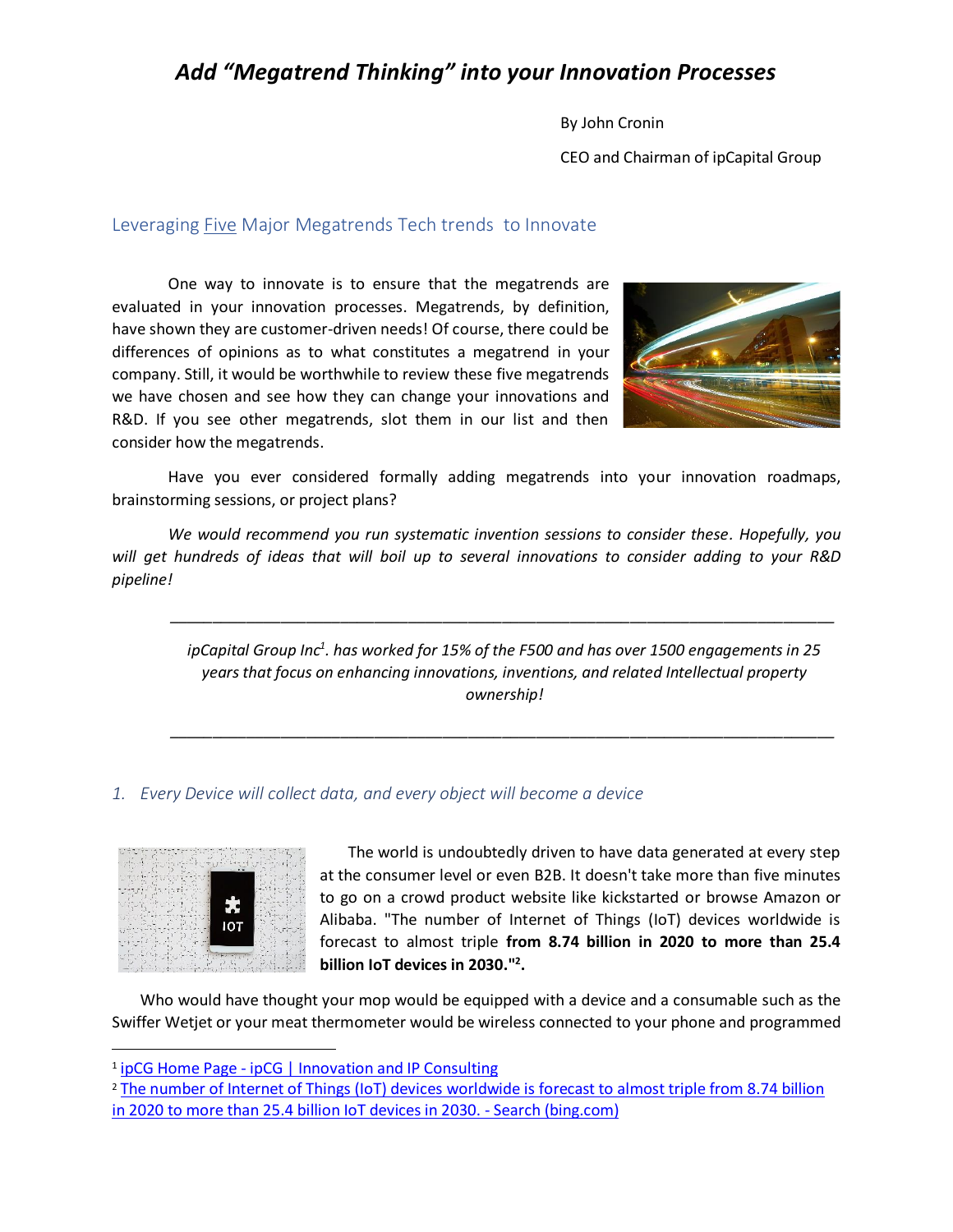to alert you when your steak is precisely the way you like it? There doesn't appear to be any object we use physically safe from a device (and its data) to be added to our daily lives.

*Does your company need more convincing that they should evaluate all its product and services and ask how we can add a device and get more data? Will you jump on the IoT bandwagon either for internal processes or external products as the world is doing? Do you have the core skills in your company to start this process if you haven't already?*

### 2. AI/ML moves from BPA, RPA to now to the hundreds of ways to correlate data

In the 1990s, we all adopted Business Process Automation (BPA) in software programs to simplify everything from data entry to project planning and interacting with our customers. BPA automation moved to Robotic process Automation (RPA) in the 2000 timeframe. BPA form entry processes became even more automated. The automation connects the BPA workflows to automated data updates from connected databases or the web. Then came the development of sophisticated algorithms, from creating risk profiles on our data to understanding insights about our customers.

Automation moved to the next phase in 2020, where Artificial Intelligence and Machine Learning can mine enormous amounts of data to give us insights. AI is everywhere, from post-operatively planning our health programs to AI determining the best images on our cereal boxes.

Unfortunately, many companies do not have the expertise in this area to innovate. Ironically, these companies (may that's yours) think enhancing the capability is farfetched. But, the world is very flat, and  $3<sup>rd</sup>$  party gig resources can be brought in cheaply and quickly to get near-immediate results. Most of the sophisticated AI codes are now open-sourced, and you can "pay by the bite" on Amazon, Oracles, IBMs, or Google's web services.



## *Don't be left out of this revolution, as the barrier to entry is so low. You may need a guide to get started!*

### 3. Leveraging no code/low code

If you have just seen this no-code<sup>3</sup> / low code<sup>4</sup> concept, don't be surprised, most people are just finding out about these concepts. What started in 2014 or so, new software platforms got created to bring programming capabilities into the "bookkeepers, administrators, or scientist office." In essence, everyone can now program like they can make excel, PowerPoint, or word. Low-Code / No-Code is a

<sup>3</sup> [No-code development platform -](https://en.wikipedia.org/wiki/No-code_development_platform) Wikipedia

<sup>4</sup> [Low-code development platform -](https://en.wikipedia.org/wiki/Low-code_development_platform) Wikipedia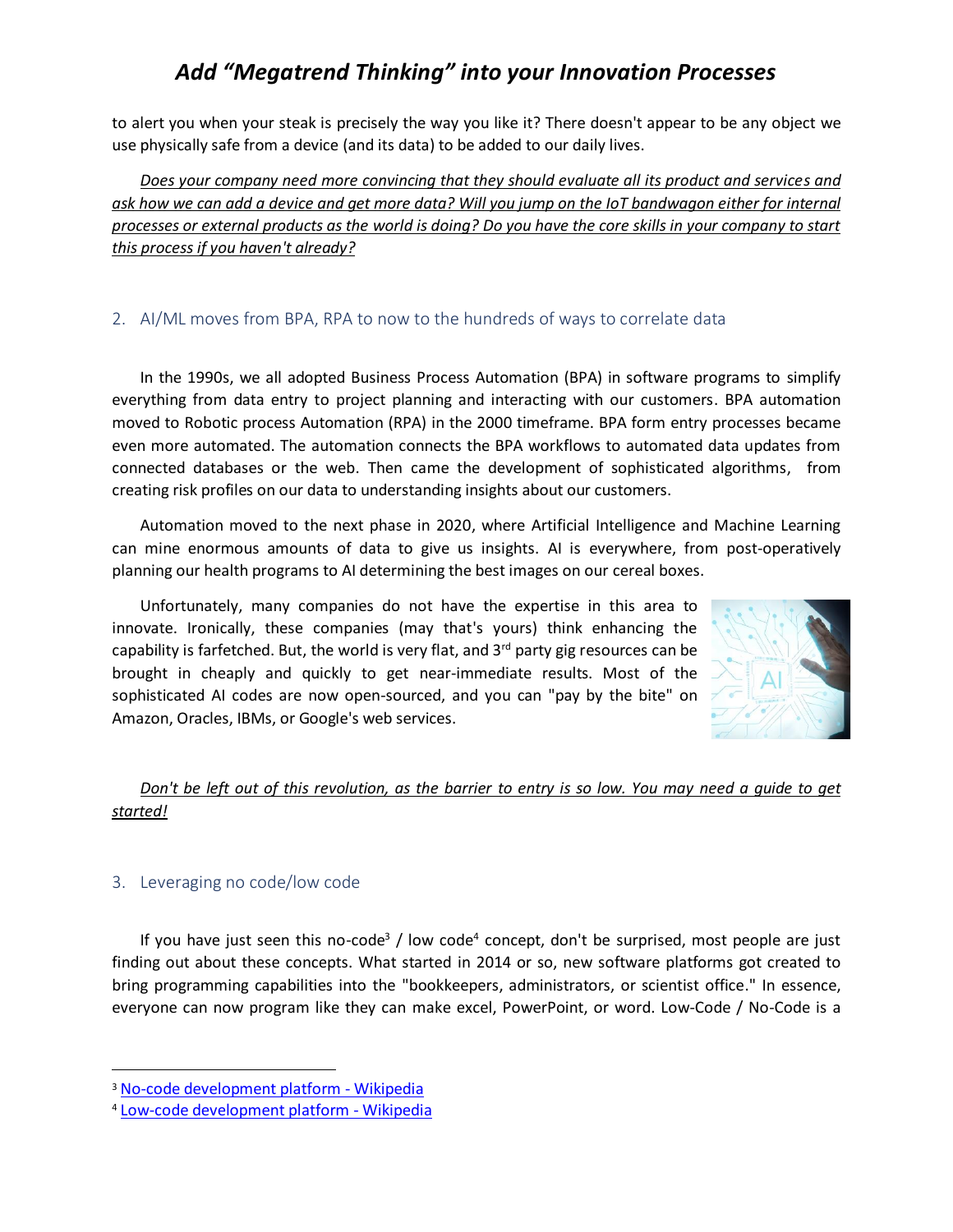fantastic capability to make every aspect of internal operations hyper-efficient and make every customer interaction of B2B connection ultra-personalized and just in time.

You might not think of simply getting your admin to create code to make their life easier or having your customer support team have a more integrated customer response platform. Still, these innovations are making huge innovations inroads. Consider Rabobank, which serves 9 million clients and



has 40% of the corporate lending market in the Netherlands. They wanted to put customers first to streamline the lone process. They decided to use a low-code platform to digitize and then automate commercial lending and leasing. Rabobank reduced the loan approval process from several weeks to one to two days and leased approval in minutes. The customers were delighted, and Rabobank ended up with a cost savings of almost a hundred million a year.

*Getting started on a low code / no code journey, like Rabobank, requires invention sessions to lay out the opportunities, and then selecting and then coding (in prototypes) to get results and slowly releasing the updated customer interactions in low-risk steps. Why wouldn't anyone want to innovate this way incrementally?*

#### 4. Digitization, datafication, and virtualization

Another driver of Innovation in any company is digitizing and virtualizing data. Just like in 1995, we all heard we needed websites, domain names versus telephone books and directories. Websites have come a long way to be dynamic, interactive, and even chase your customers for the business. The future leads us to create datafication of every keystroke, create insights from this data, and then move to data virtualization<sup>5</sup>. There are many use cases for Data Virtualization from virtual shopping, trying on clothes



virtually, or even entering into Zuckerberg's metaverse<sup>6</sup> to do office work or interact with customers. The digitization and virtualization processes can be internal process innovations, such as creating "logical data warehouses with data virtualization" so you can "see your data and investigate your data more clearly. Another example would be to be able to "CADify" your design processes into improved or new CAD systems.

We live more and more in a virtual world, from Oculus Rift-based education or entertainment to even virtualized office work, driven more recently because of Covid.

<sup>5</sup> [Data Virtualization main Use Cases -](https://www.datavirtualizationblog.com/data-virtualization-main-use-cases/#:~:text=In%20terms%20of%20Operational%20uses%20cases%20for%20data,application%20across%20a%20retailer%20and%2For%20supply%20chain%20network.) Data Virtualization blog - Data Integration and Modern Data [Management Articles, Analysis and Information](https://www.datavirtualizationblog.com/data-virtualization-main-use-cases/#:~:text=In%20terms%20of%20Operational%20uses%20cases%20for%20data,application%20across%20a%20retailer%20and%2For%20supply%20chain%20network.)

<sup>6</sup> [Mark Zuckerberg Metaverse Explained \(financhill.com\)](https://financhill.com/blog/investing/mark-zuckerberg-metaverse-explained#:~:text=The%20Bottom%20Line%3A%20Mark%20Zuckerberg%E2%80%99s%20Metaverse%20Explained%20When,in%20search%20of%20a%20new%20one%20to%20play.)